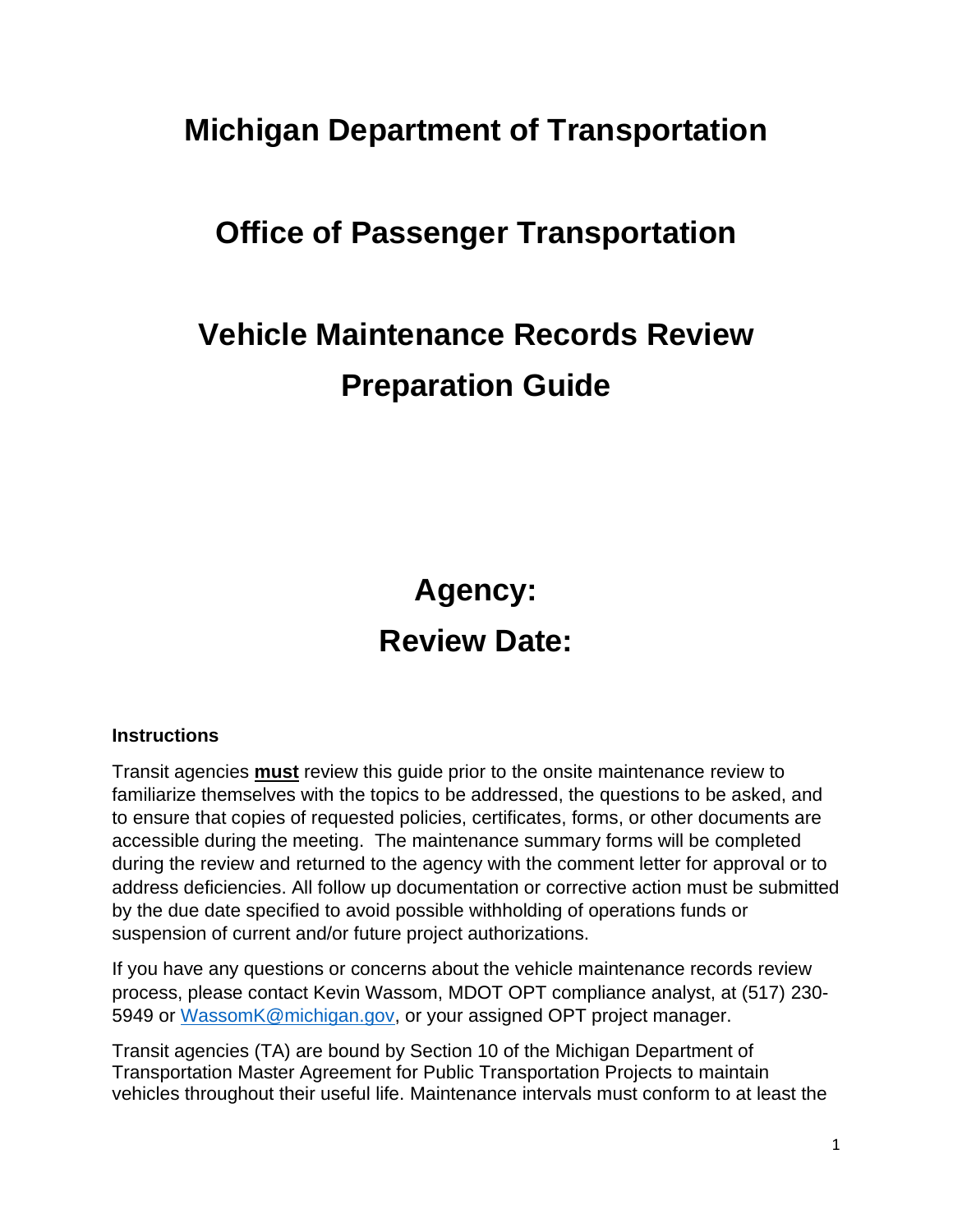manufacturer's minimum recommended service levels for the make, model, and year of the vehicle.

TA are required to submit a written vehicle maintenance plan to the Michigan Department of Transportation (MDOT), Office of Passenger Transportation (OPT) for review and approval. Any subsequent additions or changes must also be approved before they become effective.

The OPT compliance analyst (CA) will conduct an onsite review of each TA vehicle maintenance program primarily on a triennial basis unless results indicate that more frequent reviews are necessary. The review consists of a random sampling (20 percent of the fleet or a maximum of 10 vehicles) of vehicle maintenance records for compliance with the approved vehicle maintenance plan. If any discrepancies are found, follow-up reviews will be conducted at least annually until the TA is brought back into compliance through a written and approved corrective action plan. The plan must be received within 45 days of the onsite review to avoid withholding of 25 percent of TA operating funds and/or execution or award of capital project authorizations. Three consecutive deficient reviews will result in sustained withholding of 25 percent of the TA operating funds and/or award of project authorizations and require a minimum of two unannounced maintenance records reviews before full funding is reinstated.

Areas to be reviewed include:

- 1. Does the agency have an updated and current written and approved vehicle maintenance plan for FTA and/or MDOT funded vehicles?
- 2. Is the TA following its program for preventive maintenance, unscheduled repairs, and mandatory six-month safety inspections?
- 3. Does the TA commit enough staff and resources to maintain FTA and/or MDOT funded vehicles during their useful life?
- 4. Does the TA have a system for tracking warranty issues, and do they actively pursue warranty claims?
- 5. Do TA that use third-party maintenance providers have an effective, documented mechanism for monitoring the outside maintenance activities?
- 6. Does the TA manager or director have an active role in reviewing and ensuring that all maintenance requirements and intervals are being met?

There are four primary sources of vehicle maintenance documentation that are examined during a review.

- 1. Daily driver pre-trip and post-trip vehicle inspection reports.
- 2. Mandatory vehicle safety inspections documented on the required MDOT form.
- 3. Routine service and maintenance summaries supported by work orders, invoices, or other documentation.
- 4. Recordkeeping procedures that are accurate and able to show vehicle inspections and routine maintenance were completed on time, and that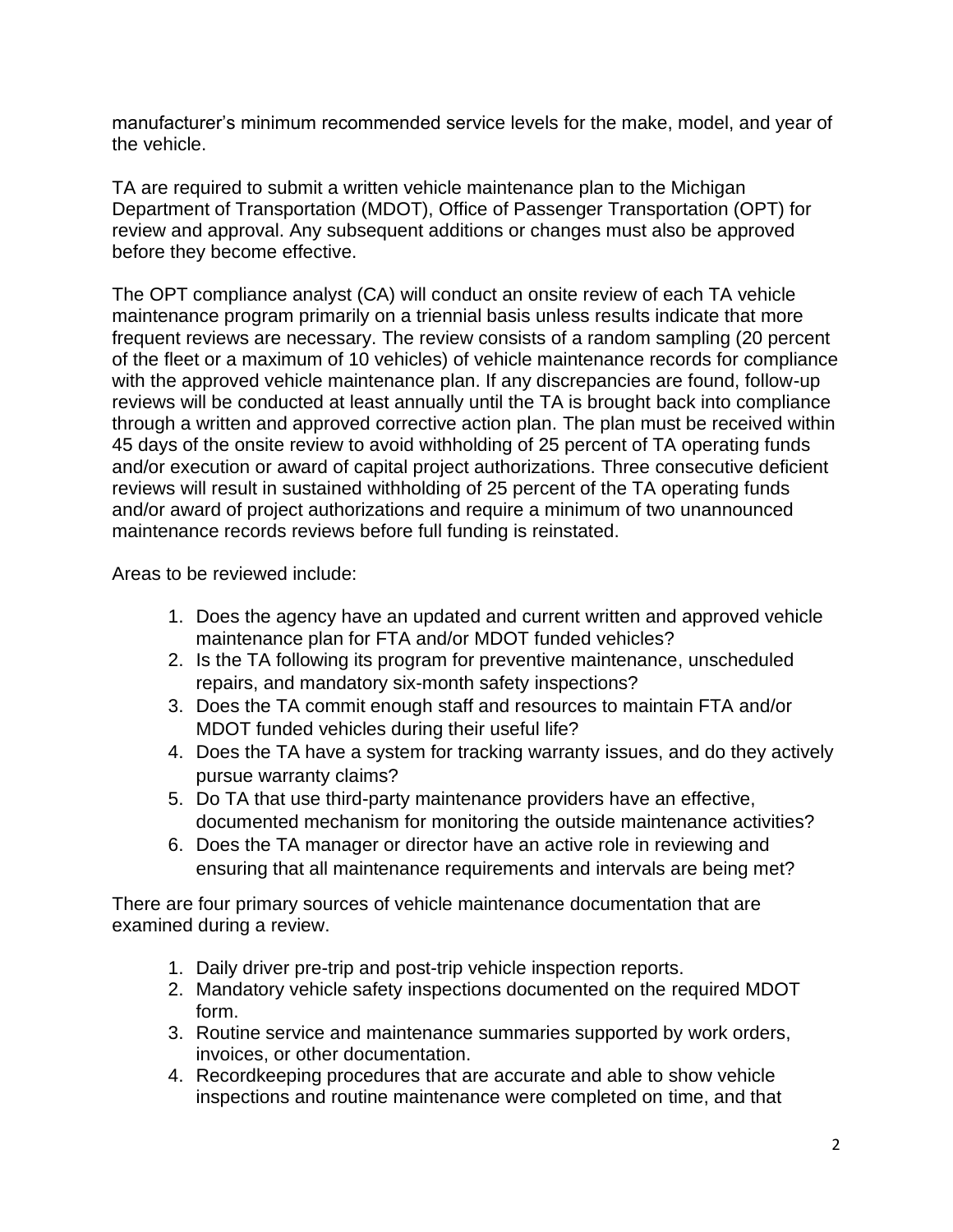unscheduled repairs that affected safe operation of a vehicle were completed before being placed back into service.

#### **Daily Inspections**

Daily inspections performed by either the driver or the mechanic are a key element to the early detection and repair of potential failures. Spending a few minutes every day conducting pre-trip and post-trip inspections on each vehicle will help detect problems early, improve vehicle safety, and decrease vehicle repair costs. At a minimum, a vehicle pre-trip inspection report must be performed every time a vehicle is to be used.

Maintenance staff must review each pre-trip or post-trip inspection report for any defects that were detected and documented. Defects that do not affect the safe operation of the vehicle must be repaired or scheduled for repair and the vehicle can remain in service. The maintenance staff must note the inspection report to this effect. Defects that do affect the safe operation of the vehicle must be repaired and the inspection report signed off by the maintenance staff before the vehicle can be placed back into service.

The CA will review a random sampling of pre-trip or post-trip reports for each vehicle that has been selected for review for compliance with these requirements. Unscheduled maintenance and repairs generated by these reports must be included on MDOT Form 1476 (Vehicle Maintenance Audit Summary) in addition to all the required routine maintenance completed at the TA specified intervals. The CA will send you this form for each selected vehicle for completion **prior to the onsite visit**. All repairs, routine or unscheduled, must be documented on work orders, invoices, fleet management reports, etc. to be considered completed.

Emphasis will be placed on any lift or ramp defects identified on an inspection report to determine if repairs were completed within the time frame required by the Americans with Disabilities Act.

#### **Safety Inspections**

Safety inspections are required to be completed on every revenue vehicle a minimum of every six months. Be sure not confuse that specific interval with other terminology such as "twice a year" or "semi-annual". Once a safety inspection is completed, the six-month clock starts again. For example, if a safety inspection is completed on June 1, the next inspection is due before December 1. Do not worry about calculating for months with 28, 29, 30, or 31 days or being within 183 days (365/2). Simply add 6 months to the date of a completed inspection. Many TA perform the safety inspection every time the vehicle is pulled from service for routine maintenance, which is an enhanced measure of safety and reliability but can also be cost prohibitive, especially for TA that outsource their maintenance.

All safety inspections must be documented on MDOT OPT's required form. Do not use other forms such as a dealership's colorful "multi-point inspection" or a USDOT or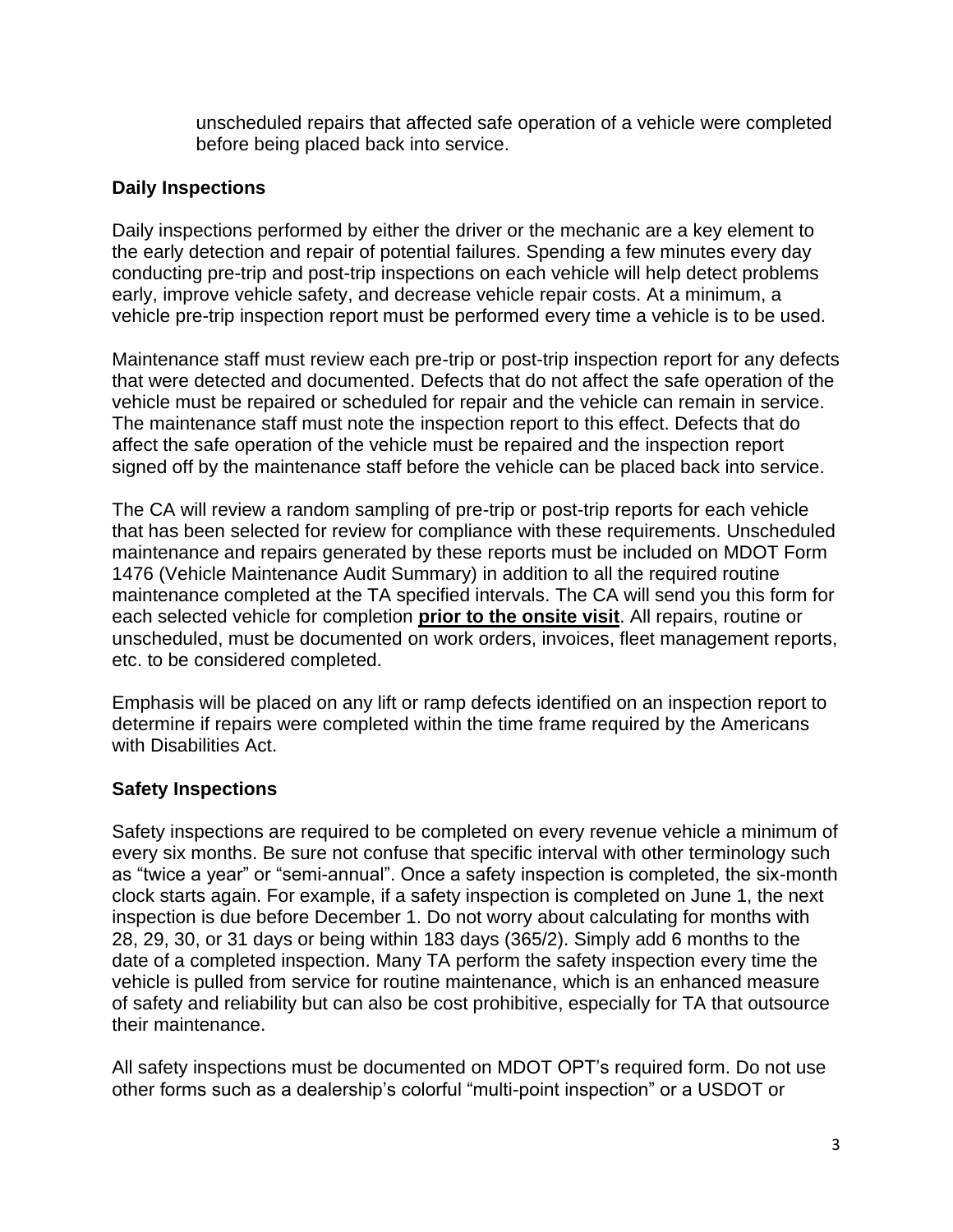FMCSA annual inspection or sticker. The MDOT form is specific to public transit vehicles and accounts for their unique components to be checked. For TA that outsource their maintenance, be sure to send the form to your service provider and require them to fill it out each time.

A common error found during reviews is not providing the inspector's mechanic license number in the box at the top of the form.

Any safety inspections that are not documented on the MDOT OPT form will be considered non-compliant. Contact the CA or your project manager to obtain this form if you are not currently using it.

#### **Routine Service and Maintenance**

Preventive maintenance is an essential element of every effective vehicle maintenance program. It helps to ensure maximum vehicle reliability, safety, and longevity to meet the ever-increasing useful life parameters. Preventive maintenance involves performing regularly scheduled maintenance services, adjustments, and inspections based on a predetermined interval of months, miles, or hours operated to minimize malfunctions. Maintenance intervals should never exceed those recommended by the manufacturer. It also involves performing necessary repairs promptly to prevent further damage and to ensure vehicle safety. Proactive vehicle maintenance versus reactive vehicle maintenance should be a goal of every successful vehicle maintenance program.

For a maintenance program to be most effective, it must be designed around each specific vehicle, fit the vehicle's operating conditions, and change when the vehicle or operating conditions change. TA should avoid implementing a "one size fits all" maintenance schedule for their entire fleet.

At a minimum, the TA must provide a basic maintenance schedule which conforms with the minimum manufacturer recommendations for the following categories:

- engine oil and filter
- chassis lubrication
- air filter
- fuel filter (if equipped)
- wheelchair lift and securement
- vehicle cleaning
- disc and drum brakes
- **transmission**
- drive axle
- engine cooling system
- air conditioning
- safety inspections (minimum every 6 months)

The maintenance plan must include the methodology and the process your agency uses to determine when to schedule a vehicle for routine services so that pre-established intervals are not exceeded. This methodology should include the staff positions that will be involved and the data/documents that will be used. The plan should also include the process your agency uses to verify that all vehicles have been serviced prior to